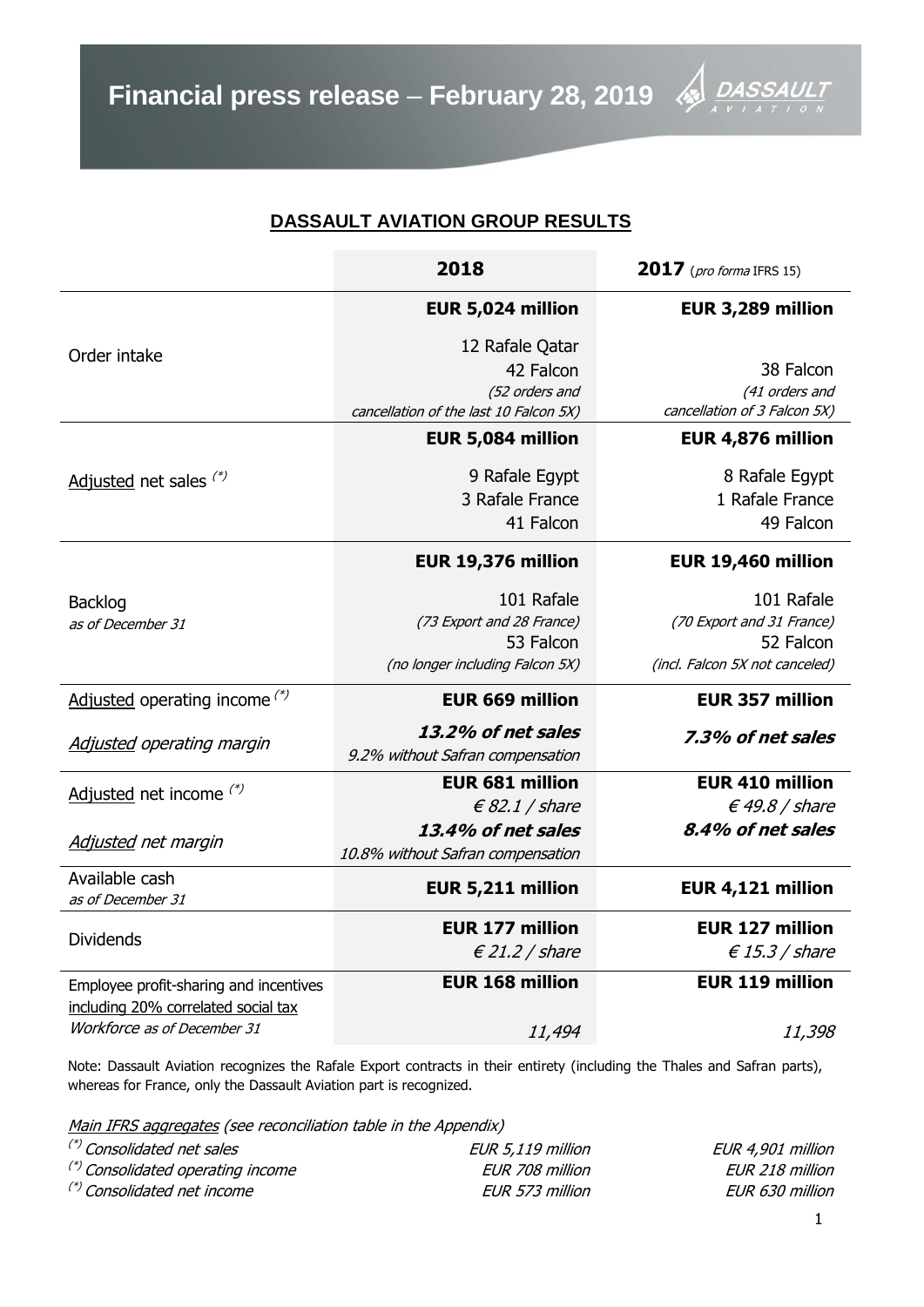**Saint-Cloud, February 28, 2019** - The Board of Directors met yesterday under the chairmanship of Mr. Éric Trappier and approved the 2018 financial statements. The audit procedures were performed and the audit report for certification purposes is being issued.

Éric Trappier, Chairman and Chief Executive Officer of Dassault Aviation, stated:

"Above all, 2018 will be remembered for Serge Dassault's passing away. His passion, his tenacity, his vision, his patriotism stay in our hearts and our history. We are grateful to his memory as to our founder's Marcel Dassault. Our task is to carry on their legacy.

Besides, 2018 was eventful for the Company, in both defense and civilian programs. The following events in particular stand out:

- the announcement of the launch of the Falcon 6X to replace the Falcon 5X and the amicable agreement signed with Safran to settle the dispute over the difficulties encountered with the Silvercrest engine,
- the entry into force of the option for 12 additional Rafale for Oatar,
- the notification of the F4 standard (firm and optional batches) announced by the French Minister of the Armed Forces during her visit in Mérignac in early January 2019 showing the ongoing efforts to improve the Rafale, which will add innovative connectivity (new satellite and intra-patrol connections, communication server, software radio), new capabilities (enhanced radar sensors and optronic frontal sector) and incorporate new weapons (Mica NG air-to-air missile and 1,000 kg modular air-to-ground weapons).

In addition to these major events, 2018 was marked by:

In defense programs:

- the 2019-2025 French Military Procurement Law passed in 2018 shows a positive trend in the Nation's defense efforts and gives the Company expectations for the coming years: a batch of 30 additional Rafale (reaffirmation by the French Minister of the Armed Forces on January  $14<sup>th</sup>$  in Mérignac), notification expected for 2023 ; launch of the European MALE drone program in 2019 (cooperation between Airbus, Dassault Aviation and Leonardo) ; selection by the Ministry of the Armed Forces of the Falcon platform to carry the Universal Electronic Warfare Capacity (CUGE), studies notified ; upgrade of 18 ATL2 instead of the 15 initially planned; initialization of the ATL2 replacement program (future PATMAR); renewal of the MARitime SURveillance aircraft fleet based on the Falcon 2000LXS, first studies notified ; and confirmation of the airborne component upgrade,
- in June 2018, in Meseberg, at the Franco-German council, in the presence of the French President and the German Chancellor, France and Germany signed a Letter of Intent materializing their will to build together the future weapons systems and act towards the construction of the Europe of Defense. This Letter of Intent was followed, on November 19 2018, by a common statement to launch the initial works of the Future Combat Air System (FCAS): on January 31, 2019, a 2-year conception and architecture study was notified under the leadership of Dassault Aviation and Airbus ; demonstrators for the combat aircraft and its engine are to be launched at the 2019 Paris Air Show ; Dassault Aviation being the leader of the New Generation Fighter (NGF),
- delivery of 3 Rafale to France, bringing the total Rafale delivered to the French Forces up to 152 (the last 28 Rafale out of the 180 aircraft ordered being forecasted to be delivered from 2022 on),
- the delivery to France of the last 2 Rafale Navy retrofitted from the F1 standard to the F3 standard; all 10 Rafale Marine now meet the F3 standard,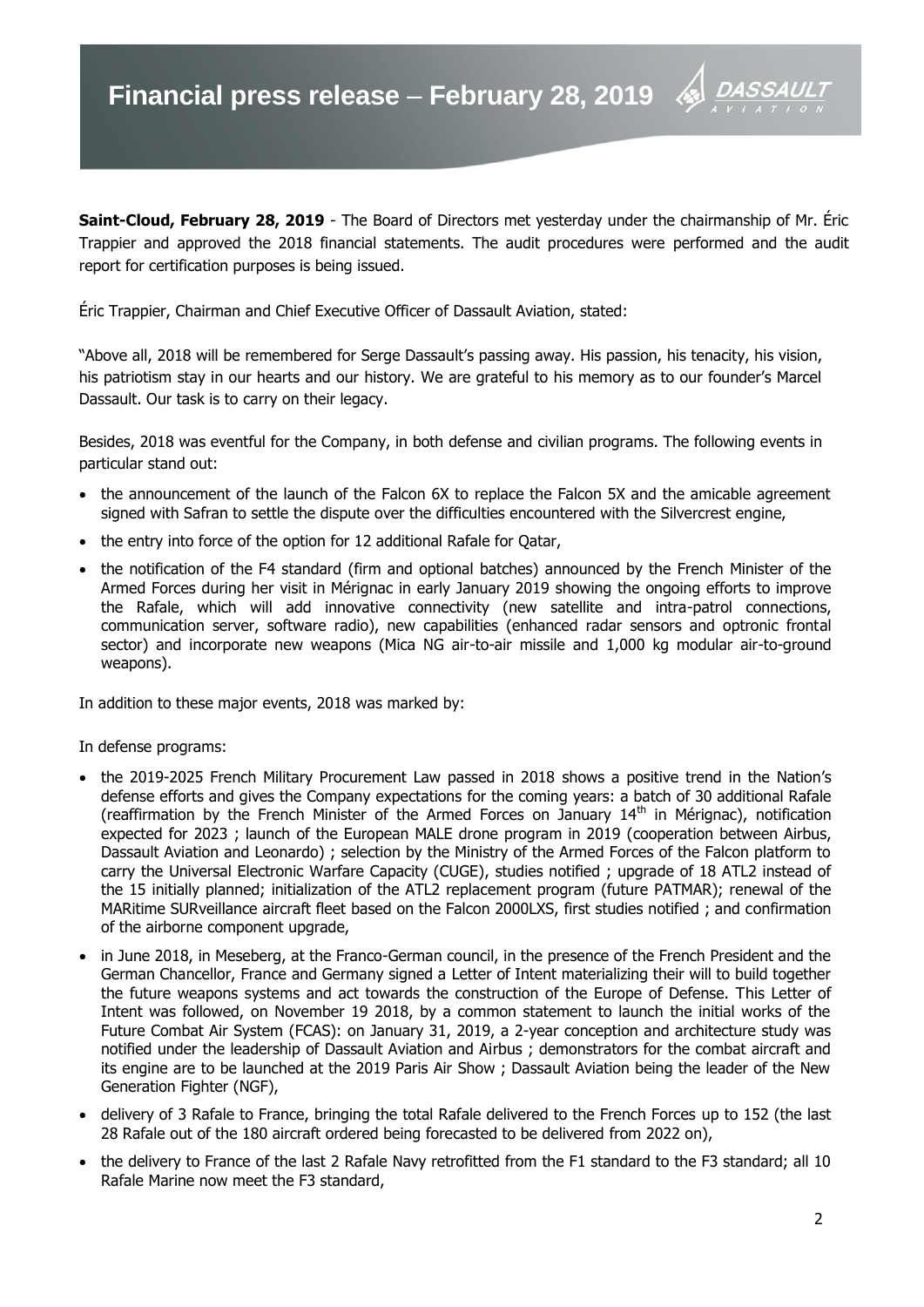

- the delivery of 9 Rafale to Egypt, bringing the total number of aircraft delivered to 23 out of the 24 ordered,
- the continuation of the Egyptian Rafale support and the entry into force of the associated Maintenance in Operational Conditions contract,
- the continued execution of the 36 Rafale contract with Qatar, including pilots training and support implementation : the official acceptance of the first Qatari Rafale took place on February 6 2019,
- the continued execution of the 36 Rafale Indian contract. The Indian Air Force is getting ready for the entry into service of the Rafale. Considering the important needs in India for combat aircraft, we answered in July 2018 the "Request for Information" for the supply of 110 combat aircraft to the Indian Air Force (in May 2017, we had answered the "Request for Information" for the supply of 57 combat aircraft to the Indian Navy),
- the continued upgrading works on the French Mirage 2000D (the Mirage 2000N entered into service in 1988 was discarded from French Air Forces),
- the start of a new nEUROn flight test campaign dedicated to stealthiness demonstration with the French Procurement Agency, the French Air Force, and the French Navy, in the frame of a contract for studies and flight tests over 2018-2020,

for the "Make in India" project we :

- launched the industrial operations of the JV DRAL: 2018 being the start of the ramp-up. Production of the first Falcon 2000 subassemblies (T3 front tank) completed in December 2018, first T1 section in February 2019,
- expanded our industrial ecosystem in India for our production line, with the deployment of a Supply Chain, regarding at first primary parts, tools, pylons, containers, as well as our engineering department activities, with the establishment of an engineering center in Pune (India),

in MARitime SURveillance and MARitime PATrol aircraft:

- $\bullet$  the order of a 5<sup>th</sup> SURMAR Falcon 2000 (maritime surveillance) by the Japanese Coast Guard (first deliveries scheduled in first half 2019),
- the delivery of the 1<sup>st</sup> retrofitted SURMAR Falcon 50 with additional capacity for dropping SAR (Search And Rescue) chains,

regarding space programs (2018 was remarkable for on interest in the new Defense space policy), we notice:

- for space vehicles, a new bath of the study contract for the reusable orbital vehicle "Space Rider" from the European Space Agency (ESA), of which the first flight is scheduled in 2021. Dassault Aviation is in charge of the vehicle shape design,
- for the pyrotechnic, the contractualization of 2 studies with the French Defense Procurement Agency (DGA) and the French Space Agency (CNES) in order to apply the pyrodigital technology allowing a securitized digital bus to convey the pyrotechnic orders for both Callisto demonstrator and Rafale,

in civilian programs:

- the order intake of 42 Falcon in 2018 (52 orders and cancellation of the last 10 Falcon 5X). In 2017, 38 Falcon were ordered (41 orders and 3 Falcon 5X cancellations),
- the delivery of 41 Falcon,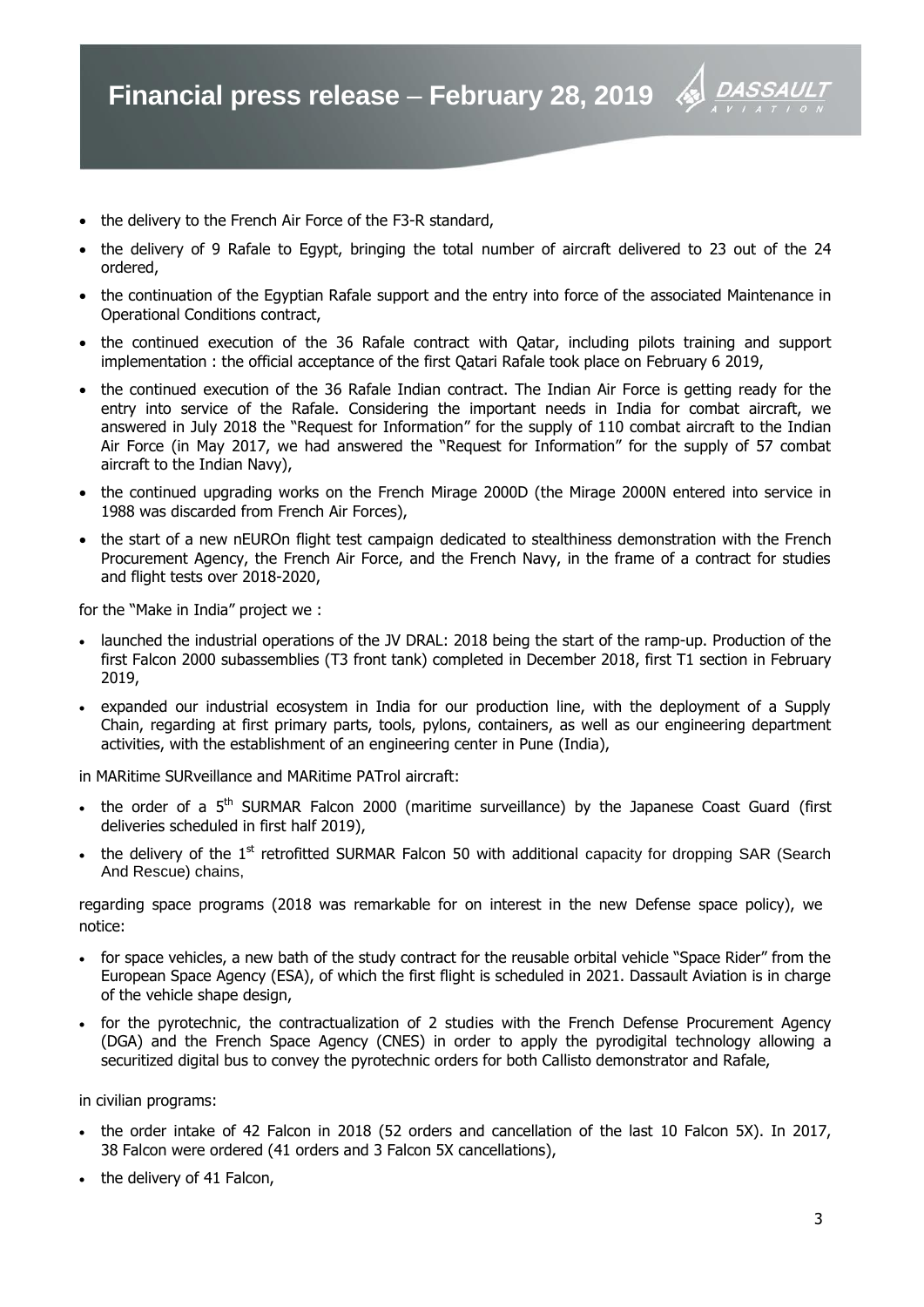- the official launch of the Falcon 6X program, in early 2018 for an entry into service scheduled in 2022. The program development is in line with the schedule: the primarily development stage has been completed; first structural parts are being manufactured. Tests on the PW812D engine are also on time: 4 engines are being tested and 120 hours were run on a flying test bench. Design shelves have been set up in Saint-Cloud and Merignac in cooperation with our industrial partners,
- the Falcon 8X which demonstrated its long range capacity (Singapore London in 14 hours) is still an unmatched aircraft in terms of comfort and is acknowledged for being the most silent aircraft on the market,
- the certification of Electronical Flight Vision System operational gains of up to 100 feet for approaches in poor weather conditions with the FalconEye system for Falcon 7X, Falcon 8X, Falcon 2000LX and Falcon 2000LXS; FalconEye system certification for Falcon 900LX is in progress,
- the new service offer for a broadband connectivity such as "FalconConnect", an integrated management solution for communications and data exchanges between aircraft and ground networks,
- in Customer Support , Dassault Aviation was first in several categories of the Aviation International News (AIN) ranking (#1 Overall Average, #1 AOG Response, #1 Warranty Fulfillment, #1 Parts Availability, #1 Overall Aircraft Reliability, #1 Technical Reps). Besides, the Falcon Response offer which includes 2 dedicated Falcon, has performed 191 missions (1,395 flight hours),
- the future Falcon is in progress: marketing and technical studies are ongoing,
- the development of a high-quality customer support network, by the acquisition of service centers strengthening our footprint, in Europe, Asia-Pacific, Africa and Middle-East.

In 2018 we pursued our transformation plan "Leading Our Future".

# 2019 outlook

There are many strategic challenges for 2019:

- Continue promotion and sale of our Falcon and Rafale
- Complete FCAS studies and obtain the launch of a demonstrator for the future combat aircraft at the Paris Air Show
- Continue the Falcon 6X development for an entry into service in 2022
- Confirm the future Falcon launch
- Start of the Rafale F4 standard development
- Perform the Falcon and Rafale contracts in terms of quality, time and cost objectives
- Participate in the response to the "Invitation To Tender" for a contract launching the MALE RPAS program
- Continue to work on preparing the Falcon MARitime SURveillance and CUGE order with France
- Deliver the ATL2 upgrade in 2019
- Finalize the new Rafale France Maintenance in Operational Conditions contract
- Increase the effectiveness of Falcon support and continue to develop a network of high-quality service centers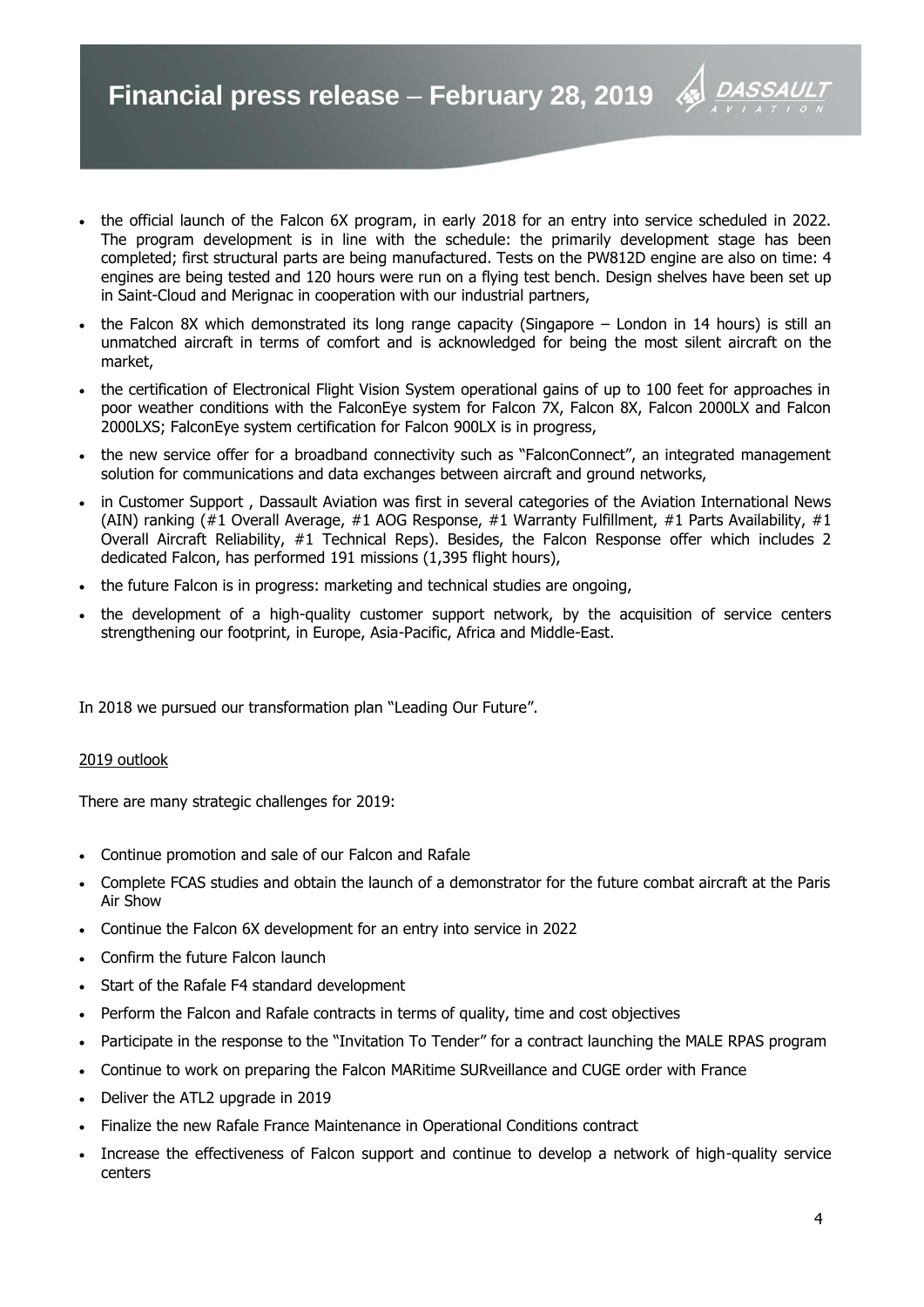

- Continue the development of the "Make in India" industrial line
- Promote our skills in space
- Continue to implement the Transformation Plan

The Group plans to deliver **45 Falcon** and **26 Export Rafale in 2019**. **2019 net sales will rise significantly**.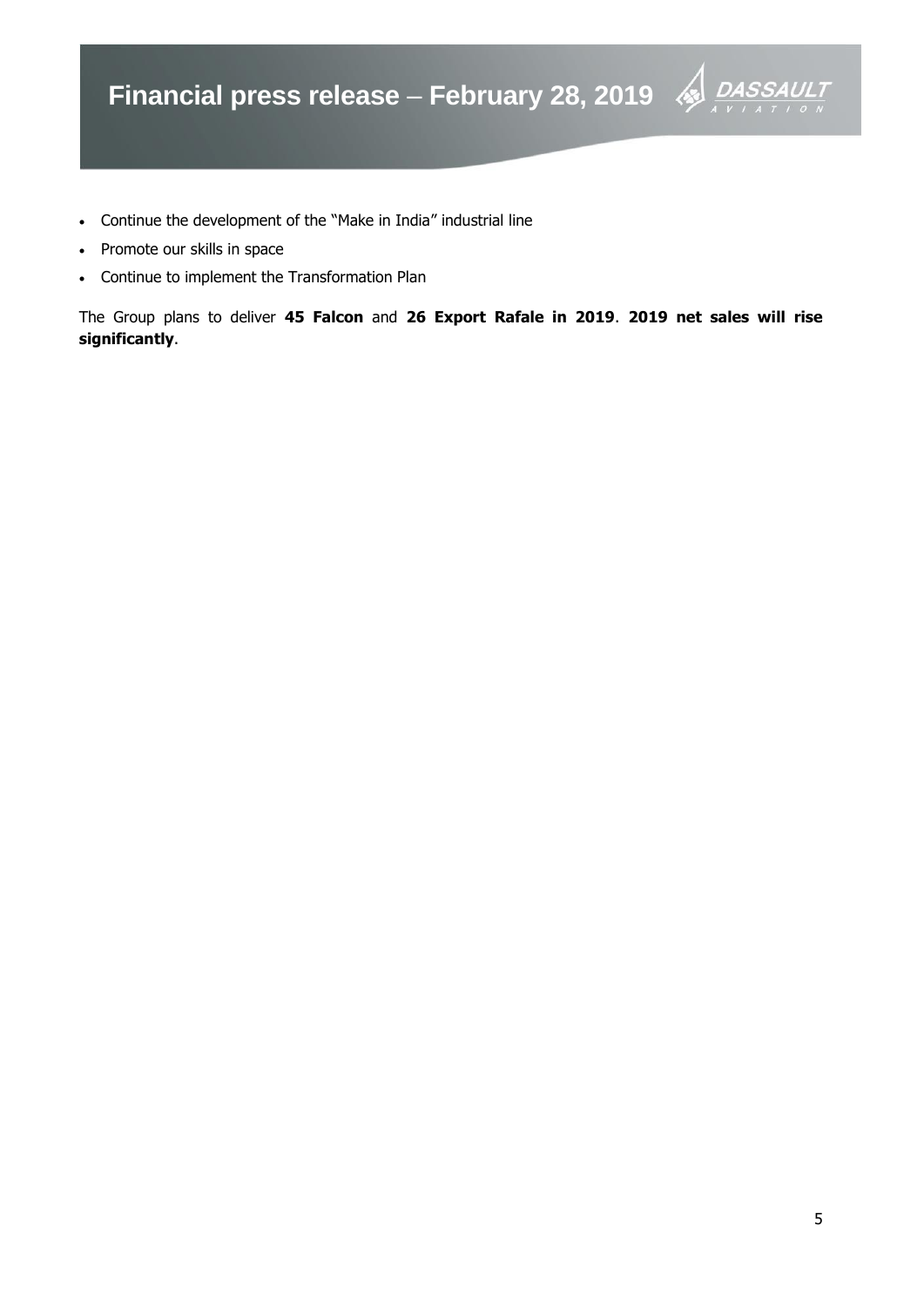

# **2018 KEY ADJUSTED CONSOLIDATED DATA**

See table of reconciliation between the consolidated income statement and the adjusted income statement in the appendix.

#### **ORDER INTAKE**

**2018 Order intake** was **EUR 5,024 million**, compared with EUR 3,289 million in 2017 (IFRS 15 pro forma).

Export **order intake** represented **80%.**

#### **Defense programs**

**2018 Defense orders** totaled **EUR 2,710 million**, compared with EUR 905 million in 2017 (IFRS 15 pro forma), due in particular to the order of **12 Rafale** following the coming into force of the option exercised by Qatar and the **F4 Standard notification** for the Rafale (firm and optional batches announced, however firm batch only recorded in 2018 order intake).

#### **Falcon programs**

**2018 Falcon orders** totaled **EUR 2,314 million** versus EUR 2,384 million in 2017 (IFRS 15 pro forma).

**42 Falcon** were **ordered in 2018** (52 orders and cancellation of the last 10 Falcon 5X). In 2017, 38 Falcon were ordered (41 orders and 3 cancellations of Falcon 5X).

# **NET SALES**

**2018 net sales** amounted **to EUR 5,084 million**, compared to EUR 4,876 million in 2017 (IFRS 15 pro forma). **Export** represented **78%**.

# **Defense programs**

**2018 Defense net sales** amounted to **EUR 2,485 million**, compared to EUR 1,875 million in 2017 (IFRS 15 *pro forma*).

Sales were impacted by the delivery of the Rafale F3-R standard to France and by the increase in the number of Rafale deliveries. **9 Rafale** were delivered to Egypt and **3 Rafale** to France in 2018, compared with 8 to Egypt and 1 to France in 2017. In addition, 2 Rafale Marine retrofitted to the F3 standard were delivered to France in 2018.

#### **Falcon programs**

**2018 Falcon net sales** amounted to **EUR 2,599 million**, compared to EUR 3,001 million in 2017 (IFRS 15 pro forma). Sales were impacted by the lower number of new aircraft delivered.

**41 new Falcon** were **delivered in 2018**, (in line with our guidance of 40 Falcon deliveries), compared to 49 in 2017.

The "book-to-bill ratio" (orders intake/net sales) was 1.0 for 2018.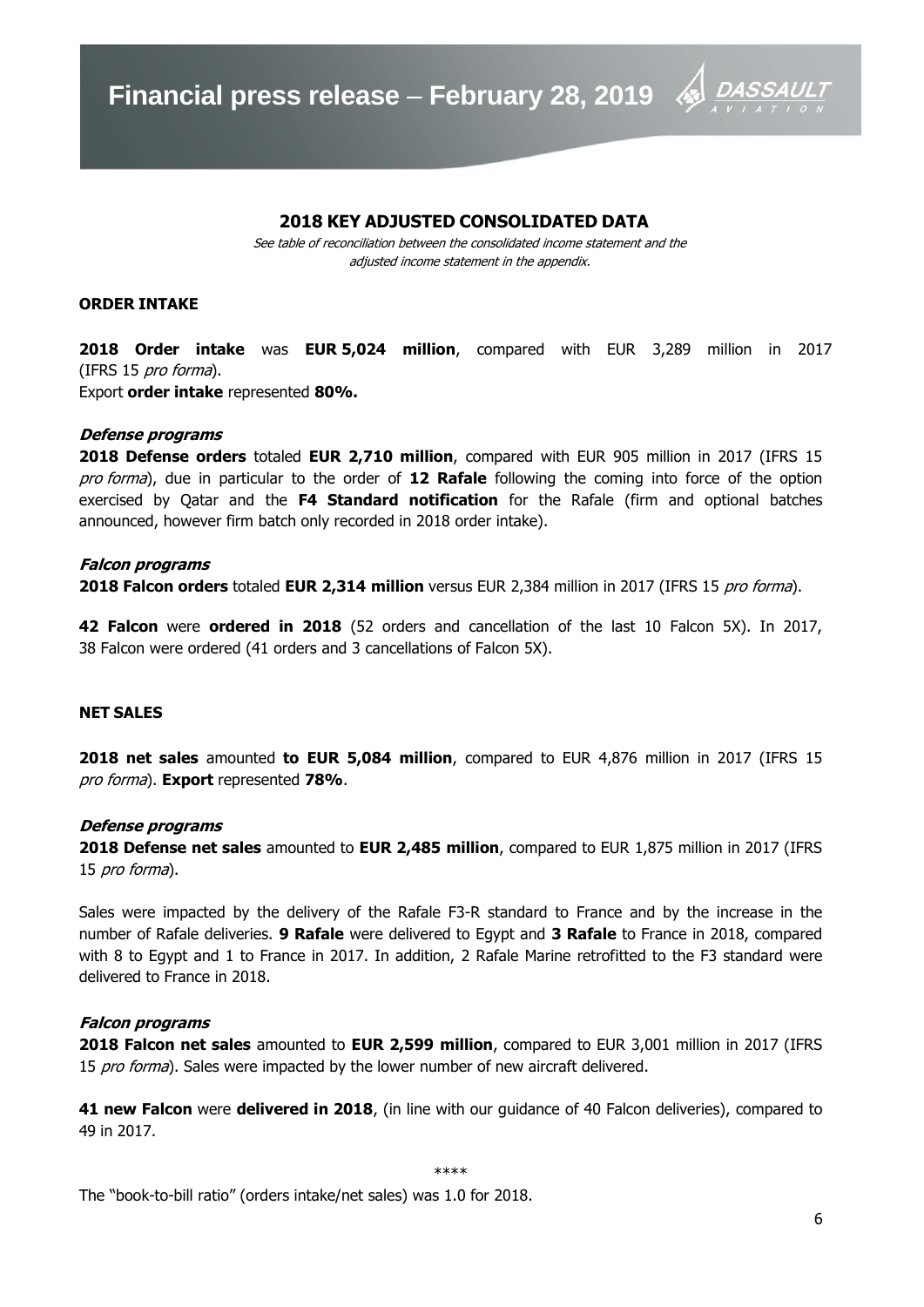

# **BACKLOG**

The **backlog as of December 31, 2018** was **EUR 19,376 million,** compared to EUR 19,460 million as of December 31, 2017 (IFRS 15 pro forma).

The **Defense Export backlog** stood at **EUR 14,217 million**, compared with EUR 13,964 million at December 31, 2017. It includes in particular **36 Rafale for India**, **36 Rafale for Qatar and 1 Rafale for Egypt** (versus 36 Rafale for India, 24 Rafale for Qatar and 10 Rafale for Egypt in 2017).

The **France Defense backlog** stood at **EUR 3,011 million** compared to EUR 3,039 million as of December 31, 2017. It includes **28 Rafale**, versus 31 Rafale at the end of 2017.

The **Falcon backlog** stood at **EUR 2,148 million**, compared with EUR 2,457 million at December 31, 2017. In particular, it includes **53 Falcon** (no longer including Falcon 5X), compared with 52 Falcon (including Falcon 5X) as of December 31, 2017.

#### **RESULTS**

#### **Operating income**

**2018 operating income** was **EUR 669 million** compared to EUR 357 million in 2017 (IFRS 15 pro forma).

**The operating margin** was **13.2%**, compared to 7.3% in 2017. Without the compensation of USD 280 million received from Safran following the termination of the Silvercrest engine contract, the operating margin would stand at 9.2%.

The improvement in the operating margin can also be explained by the recovery in the pre-owned aircraft market and by the improvement in the hedge rate (USD 1.19/EUR in 2018 vs. USD 1.21/EUR in 2017). Besides, 2017 had been adversely impacted by the depreciation of inventories and work-in-progress resulting from the end of the Falcon 5X program.

The higher percentage of self-financed Research and Development expenses (7.7% of net sales in 2018 compared with 6.4% in 2017) partially offsets these positive elements.

#### **Net financial result**

**The 2018 net financial result** was **EUR -77 million** compared to EUR -57 million in 2017 (IFRS 15 pro forma). The negative net financial result is the consequence of the financing component recognized for Rafale contracts in a first time as a financial expense before being recognized in net sales along with deliveries.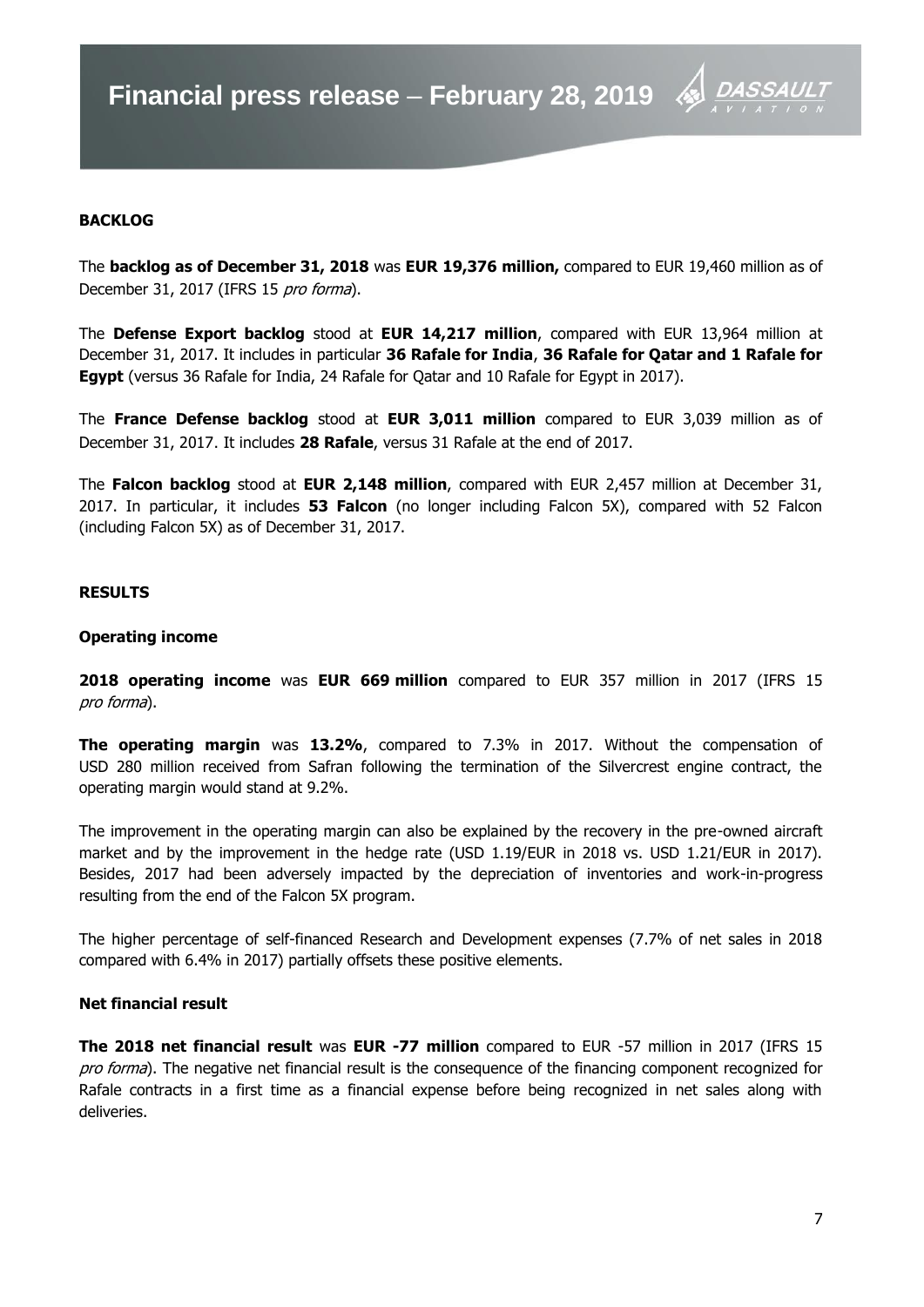

#### **Net income**

**2018 net income** was **EUR 681 million** compared to EUR 410 million in 2017 (IFRS 15 pro forma). Thales' contribution to the Group's net income was EUR 290 million, compared to EUR 206 million in 2017 (IFRS 15 pro forma).

**The net margin** was **13.4%** in 2018, compared to 8.4% in 2017. Without the compensation of USD 280 million received from Safran following the termination of the Silvercrest engine contract, the net margin would stand at 10.8%.

**Net income per share in 2018** stood at **EUR 82.1/share**, compared with EUR 49.8/share in 2017.

#### **AVAILABLE CASH**

**Available Cash** of the Group amounted to EUR **5,211 million** as of December 31, 2018 versus EUR 4,121 million as of December 31, 2017, up by EUR 1,090 million mainly due to the net income for the period and the down payments received under the ongoing Rafale Export contract.

#### **BALANCE SHEET** (data in IFRS)

Total equity was EUR 4,277 million as of December 31, 2018 compared with the opening balance of EUR 3,721 million. This increase is mainly due to the consolidated net income for the period.

Customers down payments received net of down payments paid to suppliers went up by EUR 563 million as of December 31, 2018 due primarily to down payments received under the ongoing Export Rafale contracts.

Inventories and work-in-progress decreased by EUR 68 million and stood at EUR 3,403 million as of December 31, 2018. The decrease in inventories and work-in-progress resulting from Falcon activity was partly offset by the increase in work-in-progress related to Rafale Export contracts.

Borrowings and financial debt amounted to EUR 991 million as of December 31, 2018, compared to EUR 1,095 million as of December 31, 2017. They include loans subscribed by the Group in 2014 and 2015 which totaled EUR 875 million as of December 31, 2018 (EUR 75 million were paid back in 2018) and locked-in employee profit-sharing funds.

Derivative financial instruments had a market value of EUR 14 million as of December 31, 2018, compared to EUR 161 million as of December 31, 2017. This increase is mainly due to the change in the \$/€ exchange rate between December 31, 2017 (1.20  $\frac{4}{5}$ ) and December 31, 2018 (1.15  $\frac{4}{5}$ ).

Note: data restated for the application of IFRS 15 and IFRS 9.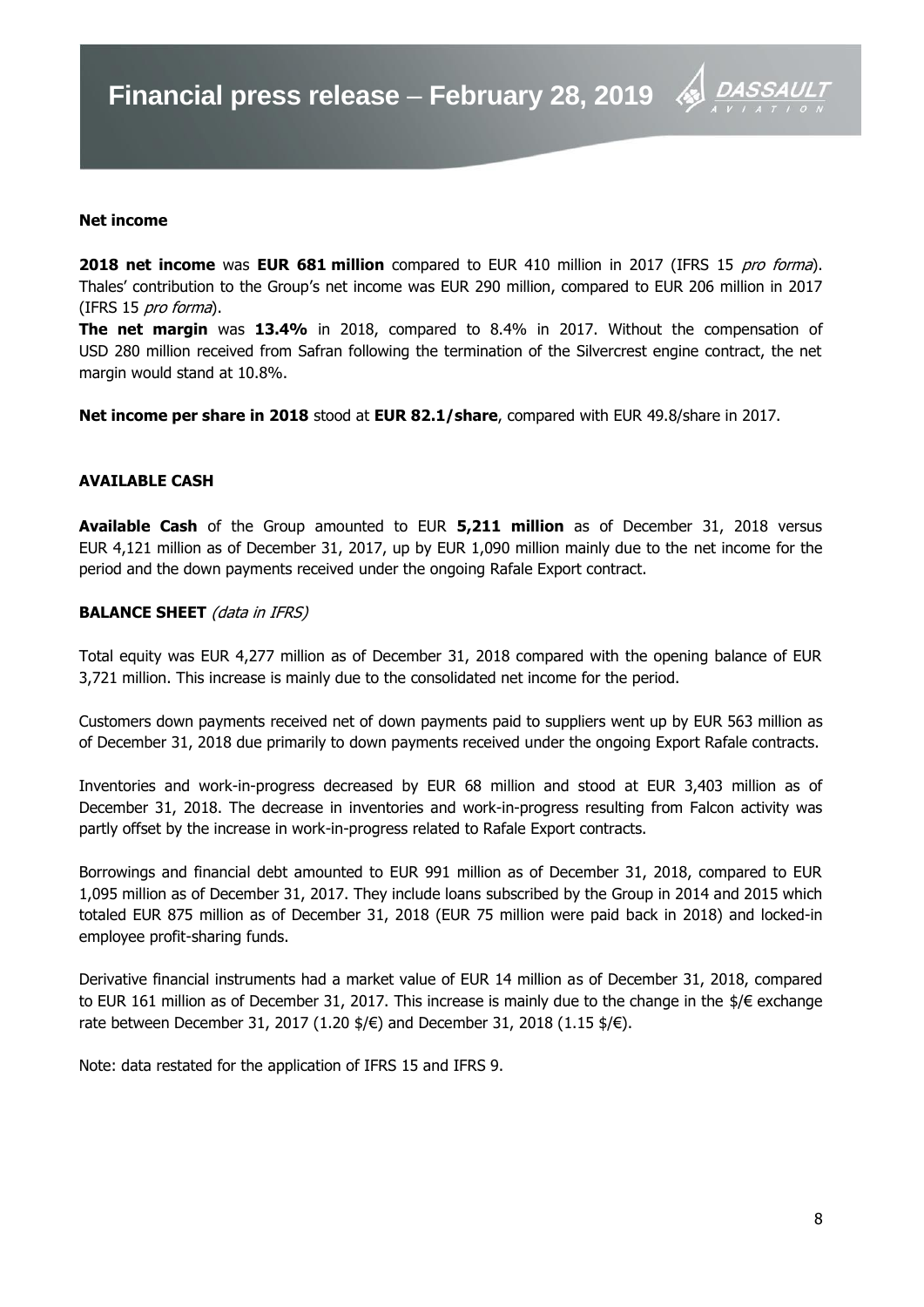

# **DIVIDENDS AND PROFIT-SHARING/INCENTIVES**

The Board of Directors decided to propose to the Annual Shareholders' Meeting the distribution of a dividend of **€ 21.2/share in 2019,** corresponding to a total of EUR 177 million, i.e. a payout of 26%, as in the previous year.

Under the earnings distribution policy, Group employees will receive, in profit-sharing and incentives, **EUR 140 million** (whereas the legal formula would have led to the amount of EUR 30 million), i.e. **EUR 168 million** including 20% correlated social tax.

All information relating to the publication of our results is available on our website: www.dassault-aviation.com.

#### **Contacts:**

Stéphane Fort **Armelle Gary** Corporate Communication **Investor Relations** Tel.: +33 (0)1 47 11 86 90 Tel.: +33 (0)1 47 11 84 24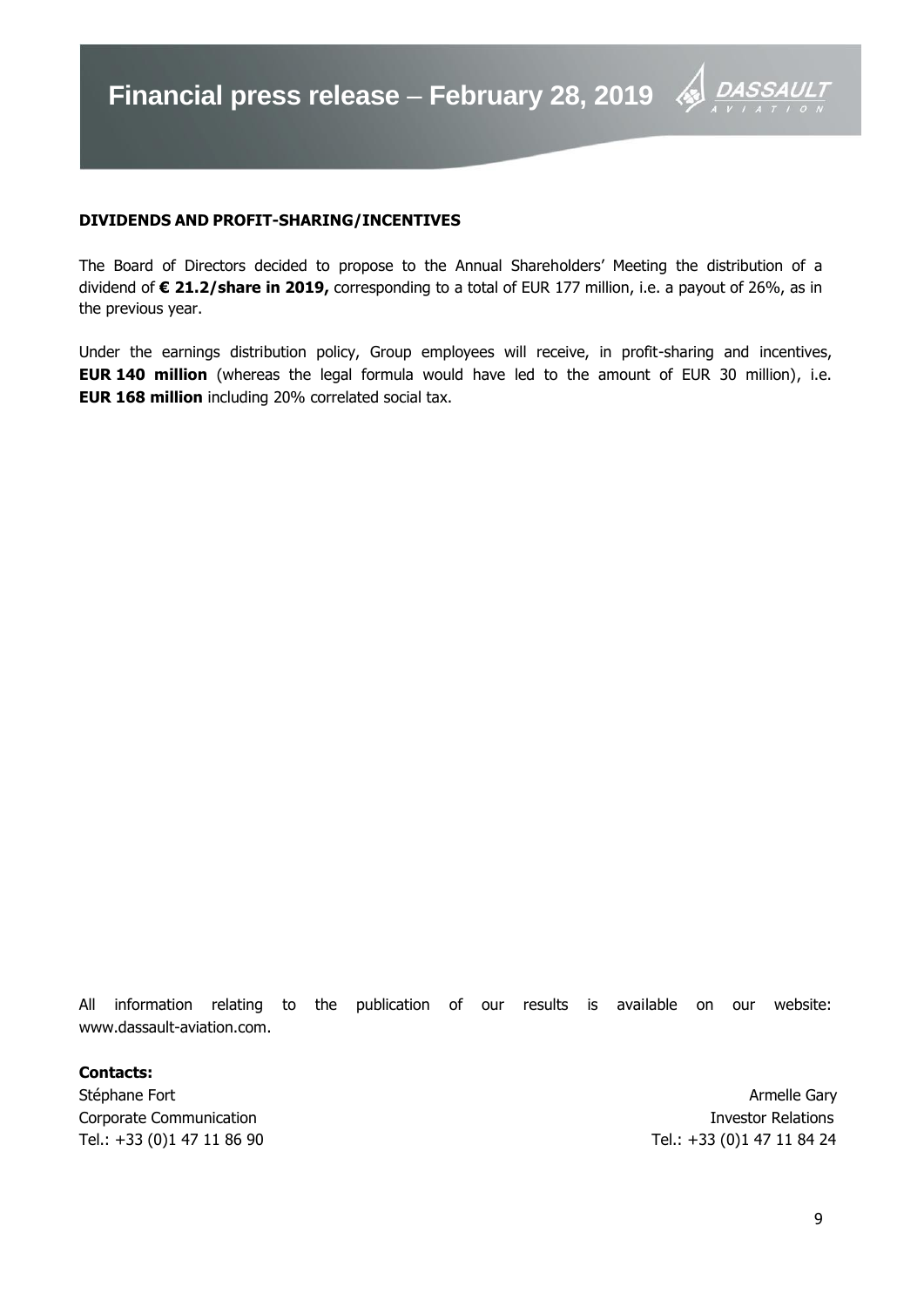# **Appendix 1: table of reconciliation between the consolidated income statement and the adjusted income statement**

| (in EUR thousands)                                     | 2018                                | Foreign exchange derivatives     |                         |                             | Adjustments<br>applied<br>by Thales | 2018 adjusted<br>income statement |
|--------------------------------------------------------|-------------------------------------|----------------------------------|-------------------------|-----------------------------|-------------------------------------|-----------------------------------|
|                                                        | consolidated<br>income<br>statement | Foreign<br>exchange<br>gain/loss | Change in<br>fair value | <b>THALES</b><br><b>PPA</b> |                                     |                                   |
| <b>Net sales</b>                                       | 5,119,219                           | $-30,162$                        | $-5,223$                |                             |                                     | 5,083,834                         |
| <b>Operating income</b>                                | 707,529                             | $-30,162$                        | $-8,527$                |                             |                                     | 668,840                           |
| Financial income                                       | $-145,883$                          | 30,162                           | 38,243                  |                             |                                     | $-77,478$                         |
| Share in net income of<br>equity associates            | 205,849                             |                                  |                         | 39,580                      | 48,545                              | 293,974                           |
| Income tax                                             | -194,693                            |                                  | $-9,505$                |                             |                                     | $-204,198$                        |
| Net income                                             | 572,802                             | $\mathbf{0}$                     | 20,211                  | 39,580                      | 48,545                              | 681,138                           |
| Group share of net income                              | 572,741                             | 0                                | 20,211                  | <i>39,580</i>               | 48,545                              | 681,077                           |
| Group share of net income<br>per share <i>(in EUR)</i> | 69.1                                |                                  |                         |                             |                                     | 82.1                              |

The impact in 2018 of adjustments to income statement aggregates is presented below:

The impact in 2017 of adjustments to income statement aggregates **(IFRS 15 pro forma)** is presented below:

| (in EUR thousands)                              | 2017<br>consolidated<br>income<br>statement | Foreign exchange<br>derivatives  |                         | Commercial       | <b>THALE</b> | Adjustments          | 2017 adjusted       |
|-------------------------------------------------|---------------------------------------------|----------------------------------|-------------------------|------------------|--------------|----------------------|---------------------|
|                                                 |                                             | Foreign<br>exchange<br>gain/loss | Change in<br>fair value | dispute          | S PPA        | applied<br>by Thales | income<br>statement |
| <b>Net sales</b>                                | 4,901,080                                   | $-30,941$                        | 5,833                   |                  |              |                      | 4,875,972           |
| <b>Operating income</b>                         | 217,935                                     | $-30,941$                        | 36,195                  | 133,501          |              |                      | 356,690             |
| Financial income                                | 519,559                                     | 30,941                           | $-474,235$              | $-133.501^{(1)}$ |              |                      | $-57,236$           |
| Share in net income of<br>equity associates     | 143,951                                     |                                  |                         |                  | 26,384       | 39,583               | 209,918             |
| Income tax                                      | $-251,363$                                  |                                  | 152,313                 |                  |              |                      | $-99,050$           |
| <b>Net income</b>                               | 630,082                                     | 0                                | $-285,727$              | $\mathbf 0$      | 26,384       | 39,583               | 410,322             |
| Group share of net<br>income                    | 630,040                                     | 0                                | -285,727                | 0                | 26,384       | 39,583               | 410,280             |
| Group share of net income<br>per share (in EUR) | 76.4                                        |                                  |                         |                  |              |                      | 49.8                |

 $\overline{^{(1)}}$  in order to reflect the actual economic performance of the Group, the amount of the capital gains made on marketable securities to offset the expense recognized for the commercial dispute is also adjusted.

To reflect the actual economic performance of the Group, and to monitor and compare performance, the Dassault Aviation Group presents an adjusted income statement of the following elements:

 gains and losses resulting from the exercise of derivative hedging instruments that do not qualify for hedge accounting under IFRS. This income/loss, presented as financial income/loss in the consolidated income statement, is reclassified as net sales, and therefore in operating income within the adjusted income statement;

 the valuation of foreign currency derivatives that do not qualify for hedge accounting, by neutralizing the change in fair value of these instruments (the Group considering that the gains and losses on hedging should impact the result only as commercial flows occur), with the exception of the derivatives allocated to hedge balance sheet positions whose change in fair value is presented in operating income;

 the amortization of the Thales Purchase Price Allocation (PPA), adjustments applied by Thales in its financial reporting,

 in 2017, the arbitration award relating to the commercial dispute between the Republic of China and a group of three French industrial companies, among which Dassault Aviation and capital gains made on marketable securities to offset that expense.